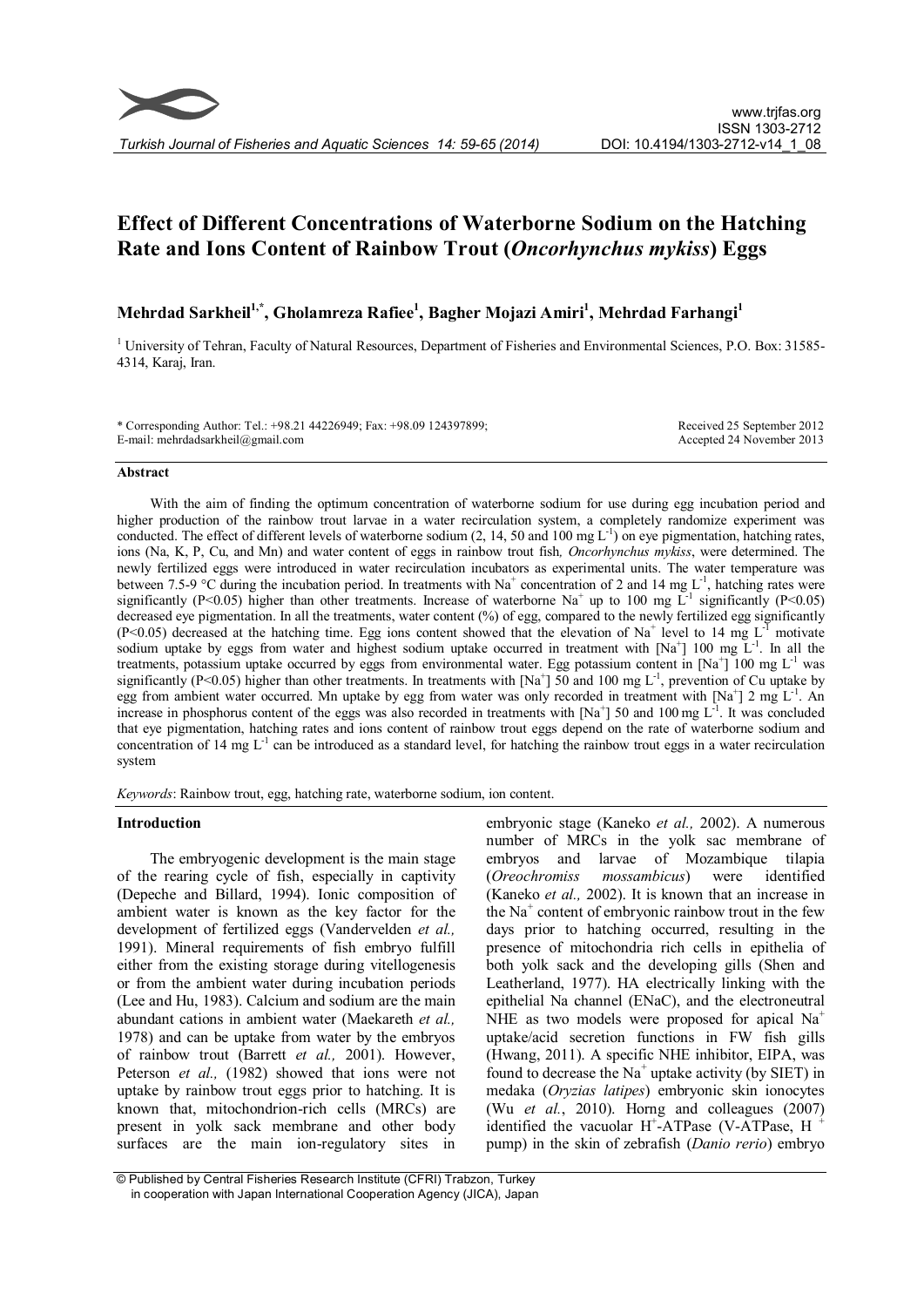that distributed mainly in the apical membrane of H<sup>+</sup>pump-rich cells and knockdown of this pump revealed abnormalities, including suppression of acid-secretion from skin, growth retardation, trunk deformation, and loss of internal  $Ca^{2+}$  and Na<sup>+</sup>.

The physiological roles of calcium; influence on permeability of biological membranes, uptake of certain metals by competitive inhibition which modulates their toxicity to fish (Matsuo et al., 2004) and preventing ion losses from the tissues to water (Bijvelds et al., 1998) are well known. Ketola et al (1988) reported that survival of rainbow trout eggs incubated in waterborne calcium concentration of 34- 49 mg  $L^{-1}$  increases and higher  $Ca^{2+}$  concentration reduces post-hatch survival of this species. Sodium is known as the key factor regulating osmotic and ionic gradient of egg plasma membrane and also absorption of some ions by egg is depended on sodium concentration in embryo tissues and ambient water (Alderdic, 1988). Negative correlation of copper accumulation in rainbow trout (Sloman et al., 2003) and manganese uptake by brook charr (Salvelinus fontinalis) (Gonzalez et al., 1990) regarded with sodium uptake has been reported. There is a clear need to find whether ions accumulation in embryonic tissues correlates with external sodium concentration or not. Therefore, this research was conducted to examine whether or not external Na<sup>+</sup> concentration affects the rainbow trout eggs hatching efficiency and uptake of other ions (Na, K, P, Cu and Mn) by egg during the incubation period.

#### Materials and Methods

#### Experimental Treatments

A completely randomized experimental design was carried out at the Faculty of Natural Resources, University of Tehran, Karaj, Iran. Fertilized rainbow trout eggs were obtained from Salmonids Research Institute, Kelardasht, Iran. The 270 newly fertilized eggs were introduced in each experimental unit in which waterborne recirculation through incubators. The experimental treatments were four waterborne sodium media (2, 14, 50 and 100 mg  $L^{-1}$  [Na]) in triplicates. The incubation media (treatment) were prepared by adding analytical salt (Merck) [NaCl,

 $CaCl<sub>2</sub>$ , KCl,  $(MgCO<sub>3</sub>)<sub>4</sub>$ . Mg  $(OH)<sub>2</sub>$ . 5H<sub>2</sub>O, FeCl<sub>3</sub>. 6H<sub>2</sub>O,  $ZnCl_2$ , MnCl<sub>2</sub>.4H<sub>2</sub>O, CuSO<sub>4</sub>.5H<sub>2</sub>O, Na<sub>2</sub>HPO<sub>4</sub>.12H<sub>2</sub>O] in to double-deionized distilled water. Waterborne ions concentration was determined by ICP (GBC Integra XL) (Table 1). Dissolved oxygen, temperature and pH of water were measured using  $PC_{300}$ instrument, total ammonia of water were measured using photometer instrument (Palintest 8000 model). The pH, temperature, dissolved oxygen and non ionized ammonia varied between 7.1-7.22, 7.5-9ºC, 10.39-11.42 (mg  $L^{-1}$ ) and 0.20-0.82 (mg  $L^{-1}$ ) respectively, among treatments during incubation period.

#### Experimental Procedure

The newly fertilized eggs were introduced into the treatments, incubation trays in a recirculation waterborne sodium media. Each experimental unit was supplied with 45 L aerated water media and sterilized by a UV lamp (246 nm, 20 w). Eye pigmentation and hatching time of the eggs in each treatment was measured during incubation period. The hatching rate (H) was calculated by the method of Geertz Hansenand and Ramassen (1994):  $H =$  (number of incubated eggs – number of dead eggs)/ (number of incubated eggs)  $\times$  100

## Sampling Protocol

Prior to allocating the fertilized eggs to trays and over the time of hatching, 100 eggs were sampled from the eggs batch and their wet mass, water and ions content were measured. For measurement of the Na, K, P, Cu and Mn concentration of the waterborne, one liter of (1 L) waterborne was also sampled.

## Measurement of Whole Egg Water and Ion **Content**

Wet mass  $(W_w, mg)$  of eggs was determined after blotting dry by absorbent paper to remove the surface moisture. Dry mass  $(W_D, mg)$  was determined after placing the eggs in a 60ºC oven for 48 h ,then cooling them in a desiccator. Dried eggs were weighed and whole body water content (%) was calculated by the method of Barrett et al.  $(2001)$ :

Table 1. Ions concentration in different waterborne sodium treatments

| Treatment       | Waterborne ions concentration (mg $L^1$ ) |             |            |            |            |            |            |            |            |
|-----------------|-------------------------------------------|-------------|------------|------------|------------|------------|------------|------------|------------|
| s $(mg L^{-1})$ | Na                                        | Сa          | Mg         |            |            | Fe         | Сu         | Zn         | Mn         |
|                 | $2.03\pm$                                 | 54.55 $\pm$ | $9.11 \pm$ | $.94\pm$   | $1.44\pm$  | $0.055\pm$ | $0.034\pm$ | $0.026\pm$ | $0.014\pm$ |
|                 | 0.06                                      | 1.19        | 0.22       | 0.05       | 0.01       | 0.0008     | 0.0006     | 0.002      | 0.0003     |
|                 | $14.18 \pm 0.$                            | $54.63 \pm$ | $9.12 \pm$ | $1.91 \pm$ | $1.45 \pm$ | $0.054\pm$ | $0.033\pm$ | $0.026\pm$ | $0.015\pm$ |
| 14              | 18                                        | 0.83        | 0.26       | 0.05       | 0.01       | 0.001      | 0.0009     | 0.0004     | 0.0002     |
| 50              | $50.95 \pm 0.$                            | $54.51 \pm$ | $9.19 \pm$ | $1.92 \pm$ | $1.46 \pm$ | $0.053\pm$ | $0.034\pm$ | $0.024\pm$ | $0.015\pm$ |
|                 | 16                                        | 0.60        | 0.15       | 0.03       | 0.01       | 0.001      | 0.0008     | 0.0003     | 0.0003     |
| 100             | $99.41 \pm 0.$                            | $55.62\pm$  | $9.23 \pm$ | $1.93\pm$  | $1.45 \pm$ | $0.054\pm$ | $0.032\pm$ | $0.025\pm$ | $0.014\pm$ |
|                 | 58                                        | 0.14        | 0.13       | 0.05       | 0.02       | 0.002      | 0.0006     | 0.0005     | 0.003      |

 $(Mean \pm SD)$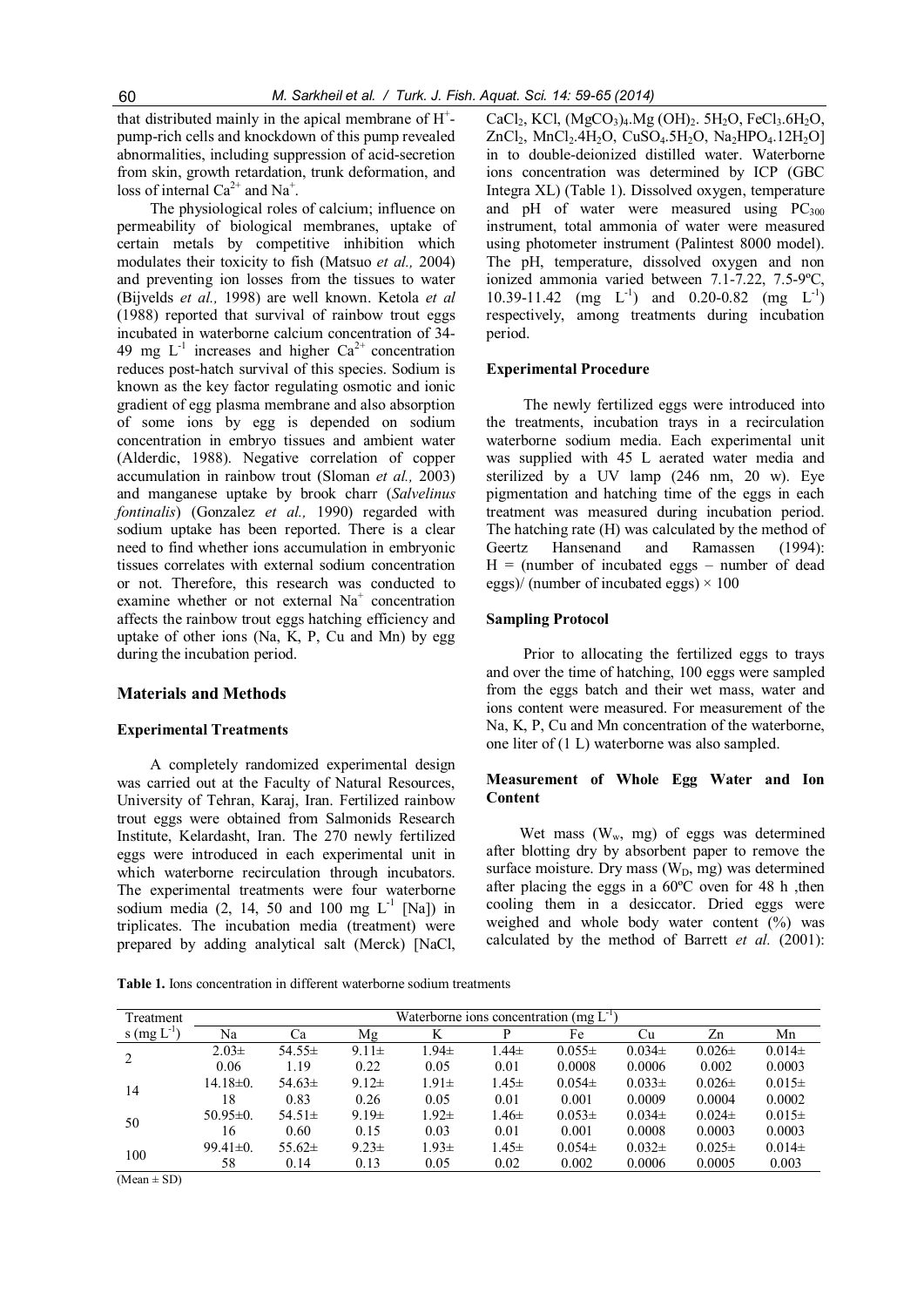water content = 100 ( $W_w$ -  $W_D$ )  $W_w^{-1}$ .

The eggs were dried in a 105ºC oven for 48 h and 1g egg digested in 6 ml 1 N HNO<sub>3</sub> (Moopan, 1983), then concentrations of Na, K, P, Cu and Mn were measured by ICP (GBC Integra XL).

#### Statistical Analysis

Data were presented as Means±SD. Percent values were transformed by arcsine method to be normalized, and then analyzed statistically. Differences in waterborne Na, K, P, Cu and Mn concentrations at the start and end of the experiment were recorded, egg mortality rate prior and after eye pigmentation were tested as well, using paired-sample T test. Differences between the means were analyzed using one way analysis of variance (ANOVA). Duncan s new multiple range test was conducted to determine the significant differences between the means using SPSS software (version 12.0). Statistical significance was accepted at the level of P<0.05.

#### Result

#### Eye Pigmentation and Hatching Rates

Eye pigmentation was apparent 22-26 days post

fertilization and hatching occurred 35-41 days post fertilization. Eye pigmentation rate of eggs which were exposed to the highest  $Na<sup>+</sup>$  concentration (100) mg  $L^{-1}$ ) was significantly (P<0.05) lower than eggs exposed to other  $Na<sup>+</sup>$  concentrations (Table 2). The hatching rate of eggs was significantly  $(P<0.05)$ different among waterborne sodium treatments. The highest hatching rate was observed in the  $[Na^+]$  2 mg  $L^{-1}$  treatment. The hatching rates of eggs were not significantly (P>0.05) different between  $[Na^+]$  2 and 14 mg  $L^{-1}$  treatments (Table 2).

The variation of eggs mortality rate prior and after eye pigmentation were shown in the present study (Figure 1). In all treatments, egg mortality percent after eye pigmentation significantly increased (P<0.05) compared to the prior of eye pigmentation.

#### Wet Mass and Water Content of Egg

Wet mass of eggs which were incubated in different waterborne sodium concentrations did not show any significant (P>0.05) change compared to the newly fertilized eggs. Different waterborne sodium concentrations did not significantly (P>0.05) influence the wet mass of eggs (Table 3).

Incubation of eggs in different waterborne sodium concentrations significantly (P<0.05)

**Table 2.** Hatching and eye pigmentation rates of rainbow trout eggs as a function of different  $Na<sup>+</sup>$  concentrations utilization in different treatments

| Treatments (mg $L^{\prime}$ ) | Eye pigmentation $(\% )$      | Hatching rate $(\% )$    |
|-------------------------------|-------------------------------|--------------------------|
|                               | $94.06 \pm 0.60^a$            | $78.72 \pm 3.00^{ab}$    |
|                               | $95.20 \pm 0.36^a$            | $82.41 \pm 1.04^a$       |
| 50                            | $93.64 \pm 1.40^a$            | $72.83\pm4.38^b$         |
| 100                           | 90.50 $\pm$ 1.82 <sup>b</sup> | $72.80 \pm 1.65^{\circ}$ |

 $(Mean \pm SD)$ 

Means with different letters in a column are significantly different  $(P< 0.05)$ . n = 270.



Figure 1. Comparison between rainbow trout eggs mortality rate prior and after eye pigmentation incubated in different sodium concentrations. Bars represent Mean  $\pm$  SD. P<0.05. n=270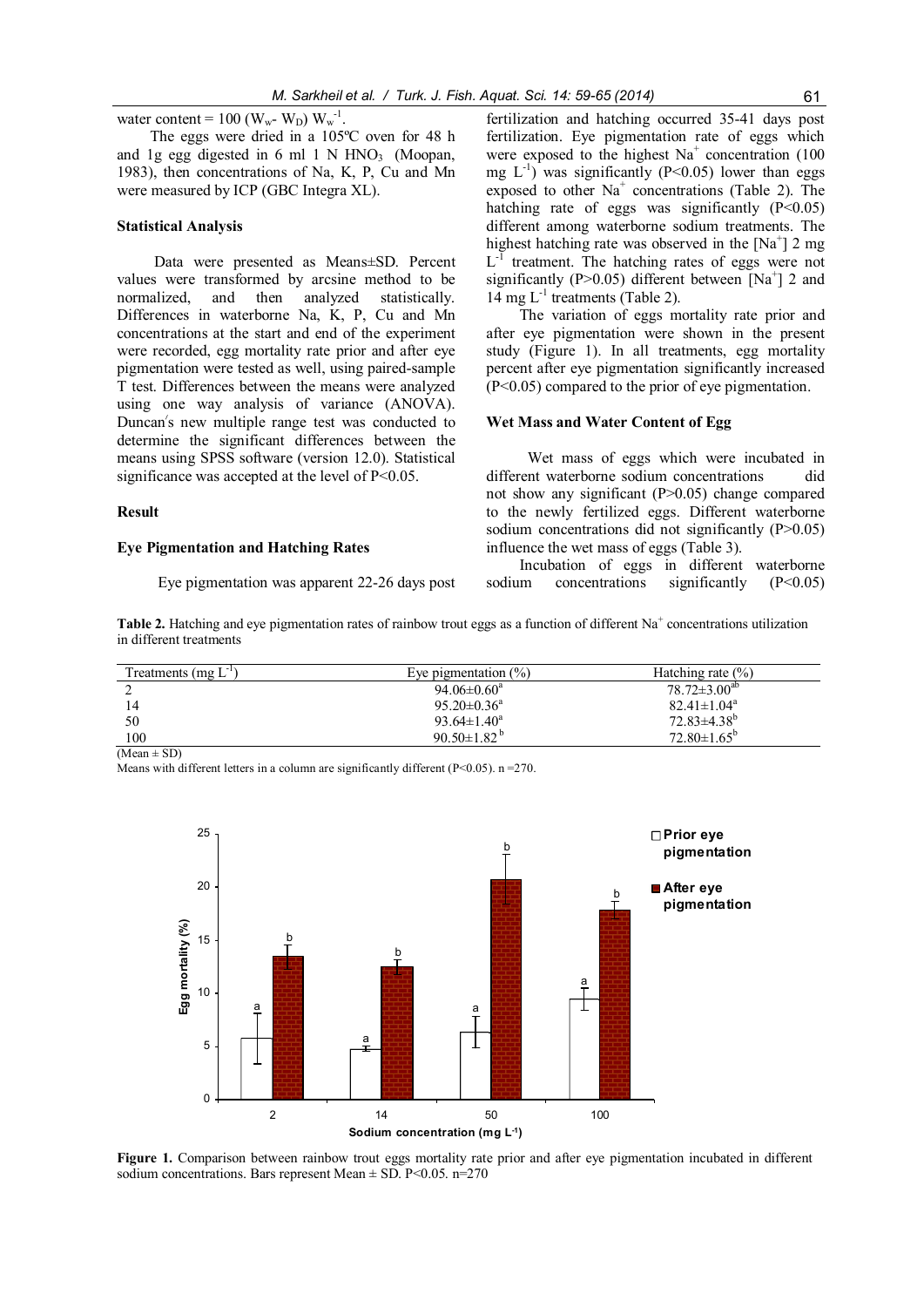decreased water content (%) of eggs at hatching time in relation to the newly fertilized eggs. Egg water content was not significantly different among treatments (Table 3).

#### Whole Egg ion Content

The whole egg ions content are shown in Table 4. The whole egg  $\text{Na}^+$  in treatment with  $\text{[Na}^+$  14, 50 and 100 mg  $L^{-1}$  significantly (P<0.05) increased 40.89, 43.91 and 64.64% compared to the newly fertilized egg respectively. In all the treatments, K content of whole egg significantly (P<0.05) increased compared to the newly fertilized egg. In treatments with  $[Na^+]$  2 and 14 mg  $L^{-1}$ , no significant (P>0.05) alteration in whole egg P was observed relative to the newly fertilized egg, but incubation of eggs in [Na<sup>+</sup>] 50 and 100 mg  $\overline{L}^{-1}$  increased whole egg P content compared to the newly fertilized egg. Cu content of

whole egg in  $[Na^+]$  2 and 14 mg  $L^{-1}$  were ten and six time higher than the newly fertilized egg respectively. Incubation of egg in treatment with  $[Na^+]$  2 mg L<sup>-1</sup> increased Mn content of whole egg by 48.8% compared to the newly fertilized egg. Increasing the waterborne sodium to 14, 50 and 100 mg L<sup>-1</sup> did not significantly (P>0.05) influenced Mn content of whole egg relative to the newly fertilized egg.

## Waterborne Ions Content

The variations of waterborne ions content in different sodium treatments at the beginning of the experiment and hatching stage are shown in Table 5. In all treatments, waterborne Na and K significantly (P<0.05) decreased during eggs incubation period. Alteration of waterborne P was not significantly (P>0.05) different among treatments during the incubation period. Waterborne Cu significantly

Table 3. Whole egg wet mass and water content (%) in the newly fertilized egg and incubated egg in different sodium treatments at hatching stage

| Parameter             | Newly fertilized            | Sodium Treatments (mg $L^{\prime}$ ) |                               |                          |                               |  |
|-----------------------|-----------------------------|--------------------------------------|-------------------------------|--------------------------|-------------------------------|--|
|                       | egg                         |                                      |                               |                          | 100                           |  |
| Wet mass (mg)         | $84.77 \pm 2.42^{\text{a}}$ | $84.97 \pm 1.16^a$                   | $81.68 \pm 1.63^{\circ}$      | $81.62 \pm 1.98^a$       | $86.37\pm4.9^{\circ}$         |  |
| Water content $(\% )$ | $69.58 \pm 0.14^a$          | $67.18 \pm 0.32^{\circ}$             | $67.22 \pm 0.24$ <sup>b</sup> | $67.11 \pm 0.96^{\circ}$ | 68.12 $\pm$ 0.95 <sup>b</sup> |  |

 $(Mean \pm SD)$ .

Means with different letters in the same row are significantly different (P<0.05).  $n = 20$ .

Table 4. Whole egg ions content (mg/g dry weight) in newly fertilized egg and incubated egg in different treatments at hatching stage

| Mineral |                               | Sodium Treatments (mg L <sup>1</sup> |                                 |                                |                              |  |  |
|---------|-------------------------------|--------------------------------------|---------------------------------|--------------------------------|------------------------------|--|--|
|         | Newly fertilized egg          |                                      |                                 | 50                             | 100                          |  |  |
| Na      | $0.74 \pm 0.021$ <sup>a</sup> | $0.84 \pm 0.064$ <sup>a</sup>        | $1.04 \pm 0.051$ <sup>o</sup>   | $1.06 \pm 0.07$ <sup>o</sup>   | $1.22 \pm 0.08^c$            |  |  |
|         | $4.63 \pm 0.51$ <sup>a</sup>  | $5.25 \pm 0.48^{\circ}$              | $5.58\pm0.26^b$                 | $5.28 \pm 0.21^b$              | $6.24 \pm 0.29$ <sup>c</sup> |  |  |
|         | $29.61 \pm 0.27$ <sup>a</sup> | $30.09 \pm 0.20^a$                   | $29.82 \pm 0.18^a$              | $32.26 \pm 0.07^b$             | $31.90\pm0.29^b$             |  |  |
| Cu      | $0.01 \pm 0.003^a$            | $0.11 \pm 0.001$ °                   | $0.065 \pm 0.014^b$             | $0.016 \pm 0.001$ <sup>a</sup> | $0.015 \pm 0.001^a$          |  |  |
| Mn      | $0.0045 \pm 0.0003^a$         | $0.0067 \pm 0.0005^{\circ}$          | $0.0048 \pm 0.001$ <sup>a</sup> | $0.005 \pm 0.0003^a$           | $0.0043 \pm 0.0003^a$        |  |  |

 $(Mean \pm SD)$ .

Means with different letters in the same row are significantly different (P<0.05).

Table 5. Variations in waterborne ions concentration (mg  $L^{-1}$ ) in different treatments at the beginning of the experiment and hatching stage

| Mineral | Time              | Sodium Treatments (mg $L^{\perp}$ ) |                               |                                 |                                 |  |  |
|---------|-------------------|-------------------------------------|-------------------------------|---------------------------------|---------------------------------|--|--|
|         |                   |                                     | 14                            | 50                              | 100                             |  |  |
| Na      | Beginning of Exp. | $2.03 \pm 0.06^a$                   | $14.18 \pm 0.18^a$            | 50.59 $\pm$ 0.16 <sup>a</sup>   | 99.41 $\pm$ 0.58 <sup>a</sup>   |  |  |
|         | Hatching stage    | $1.16 \pm 0.13^{b}$                 | 9.12 $\pm$ 0.26 <sup>b</sup>  | $43.05 \pm 0.22^b$              | $79.08 \pm 0.46^{\circ}$        |  |  |
| K       | Beginning of Exp. | $1.94 \pm 0.052$ <sup>a</sup>       | $1.91 \pm 0.050^a$            | $1.92 \pm 0.030$ <sup>a</sup>   | $1.93 \pm 0.054$ <sup>a</sup>   |  |  |
|         | Hatching stage    | $0.56 \pm 0.052^{\circ}$            | $0.57 \pm 0.010^{\circ}$      | $0.53 \pm 0.010^6$              | $0.50 \pm 0.011^b$              |  |  |
| P       | Beginning of Exp. | $1.44 \pm 0.015^a$                  | $1.45 \pm 0.010^a$            | $1.46 \pm 0.013^{\text{a}}$     | $1.45 \pm 0.025$ <sup>a</sup>   |  |  |
|         | Hatching stage    | $1.32 \pm 0.30^a$                   | $1.32 \pm 0.092^{\text{a}}$   | $1.22 \pm 0.30^a$               | $1.38 \pm 0.058$ <sup>a</sup>   |  |  |
| Cu      | Beginning of Exp. | $0.034 \pm 0.0006^a$                | $0.033 \pm 0.0009^a$          | $0.034 \pm 0.0008^a$            | $0.032 \pm 0.0006^a$            |  |  |
|         | Hatching stage    | $0.017 \pm 0.0028$ <sup>b</sup>     | $0.012 \pm 0.004^{\circ}$     | $0.026 \pm 0.009^{\text{a}}$    | $0.026 \pm 0.006^a$             |  |  |
| Mn      | Beginning of Exp. | $0.014 \pm 0.0003^a$                | $0.015 \pm 0.0002^{\text{a}}$ | $0.015 \pm 0.0003^{\text{a}}$   | $0.014 \pm 0.0003$ <sup>a</sup> |  |  |
|         | Hatching stage    | $0.009 \pm 0.0007$ <sup>b</sup>     | $0.015 \pm 0.0018^a$          | $0.014 \pm 0.0024$ <sup>a</sup> | $0.014 \pm 0.0025^{\text{a}}$   |  |  |

 $(Mean \pm SD)$ .

Means with different letters in beginning of trial and hatching stage in each sodium treatment are significantly different (P<0.05).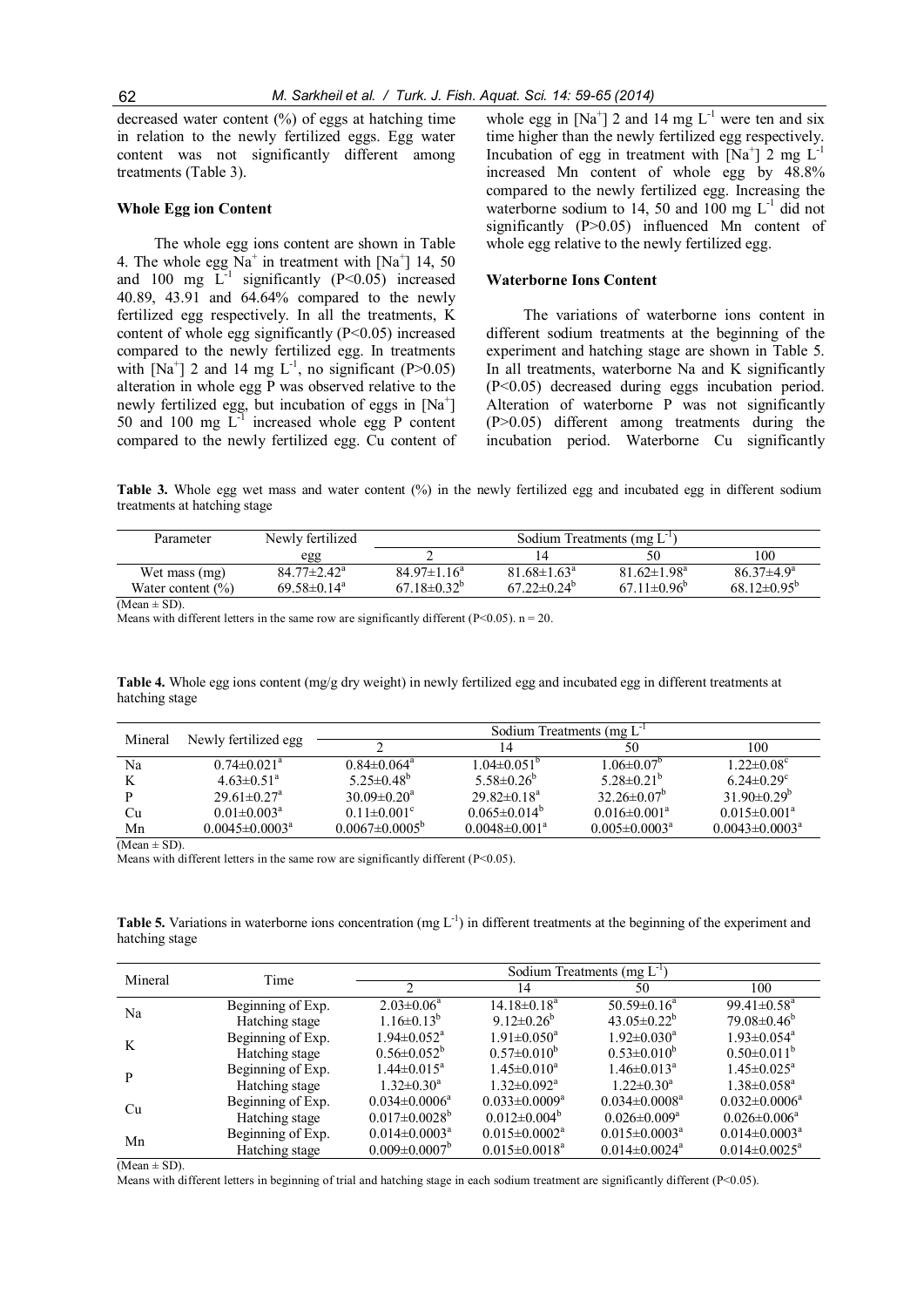$(P<0.05)$  decreased in treatments with [Na<sup>+</sup>] 2 and 14 mg  $L^{-1}$ , but Cu reduction was not significant (P>0.05) in treatments with  $[Na^+]$  50 and 100 mg  $L^{-1}$ . Waterborne Mn significantly (P<0.05) decreased only in treatments with  $[Na^+]$  2 mg  $L^{-1}$  during the incubation period.

#### Discussion

## Eye Pigmentation and Hatching Rates

Reduction of eye pigmentation in treatment [Na<sup>+</sup>] 100 mg  $L^{-1}$  may be due to premature bursting of eggs from excessive water absorption, so that water content  $(\%)$  of eggs in this treatment was higher than other treatments (Table 3). In all treatments, higher eggs mortality occurred after eye pigmentation (Figure 1), this phenomenon can be attributed to  $Na<sup>+</sup>$ uptake by egg after eye pigmentation.

The findings of this study revealed that different waterborne  $Na<sup>+</sup>$  l evels affect the eggs hatchability. The eggs exposed to waterborne  $[Na^+]$  of 2 and 14 mg  $L^{-1}$  had the highest hatching rates whereas reduction on hatch rate in  $[Na^+]$  50 and 100 mg  $L^{-1}$  was recorded. Early development of fish embryo involves the dorsal axis formation and the movement of epiboly. It has shown that embryos of Misgurnus fossilis (Cobitidae) which were placed in 100 mM NaCl solution can not begin normal epiboly and axis formation at early blastula stage and embryos had irregular structures and different cell type. Influence of NaCl on embryogenesis appear to be specific for  $Na<sup>+</sup>$  and is not osmotic (Minin and Ivanova, 1996).

#### Whole Egg Water Content

Whole egg water content in different waterborne sodium decreased in relation to the newly fertilized egg which indicates the water loss during the incubation period. In all treatments, waterborne calcium concentration was approximately constant, 50 mg  $L^{-1}$ , led to the prevention of water absorption. Water hardness has a direct effect on the swelling of the newly fertilized egg (Spade and Bristow, 1999). It has shown that higher Calcium concentration directly affected the swelling of rainbow shark minnow (Epalzeorhynchus frenatum) eggs due to an increase in the osmotic concentration of the incubation water (Abernathy, 2004). The result of the present study confirmed that different waterborne sodium concentrations had not any significant (P>0.05) effect on water uptake by egg. Egg water content of 67.11- 68.11% was recorded among treatments. Barrett et al (2001) reported the rate of 64.4% egg water content for rainbow trout.

#### Ion Uptake by Embryos

Increasing the whole egg sodium content exposed to  $[Na^+]$  treatment 14, 50 and 100 mg  $L^{-1}$ 

compared to the newly fertilized egg and reduction of waterborne sodium concentration during the incubation in these treatments indicate that the trout eggs can uptake sodium from waterborne. The linear relationship between  $[Na^+]$  uptake rate by rainbow trout egg and external  $[Na^+]$  suggest that  $Na^+$  can enter into the egg (Barrett et al. 2001). Sodium uptake by eggs was increased along with an increase in waterborne  $[Na^+]$ , suggesting that the rate of sodium uptake by egg related to waterborne  $[Na^+]$  levels.

The results of whole egg K content and waterborne K concentration showed that potassium uptake by egg from water in all treatments and the highest potassium uptake observed in treatment with [Na<sup>+</sup>] 100 mg  $L^{-1}$ . This phenomenon may be related to the consequence of greater sodium uptake by egg (Table 4). These findings suggest that the probable mechanism of K uptake relate to the sodium uptake by egg from water. Potassium uptake by river lamprey egg (Lampetra fluviatilis) mediated by two basic energy dependent transport mechanism Na-K-pump and  $\overline{Na}^+$ ,  $\overline{K}^+$ , 2Cl<sup>-1</sup> co-transport (NKCC) (Sherstobitov et al. 2004). The NKCC is a class of integral membrane proteins that mediate the movement of  $Na<sup>+</sup>$ ,  $K<sup>+</sup>$  and Cl<sup>-</sup> ions across the plasma membrane of animal cells in an electrically neutral manner (Payne and Forbush, 1995). Some studies revealed that  $Na<sup>+</sup>$ ,  $K^+$ , 2Cl<sup>-1</sup> co-transport involved in sodium uptake function in aquatic environments rich in sodium ions (Kirschner, 2004).

Uptake of phosphorus by embryo and larvae of fish from water has reported. For example, Win penny (1998) recorded phosphorus absorption by brown trout (Salmo trutta L.) from water. The present data conversely indicate lack of phosphorus uptake from environmental water and different external [Na<sup>+</sup>] do not affect P uptake by eggs (Table 4 and 5). Lack of P uptake may be due to sufficient storages of P within the newly fertilized egg and active P uptake may not be necessary. An increase in whole egg P content incubated in  $[Na^+]$  50 and 100 mg  $L^{-1}$  in relation to the newly fertilized egg may be as a consequence of increasing activity of ATP pumps for ions transporting, so that uptake of Na, K and Mg (not shown) from water were higher than eggs incubated in [Na<sup>+</sup>] 2 and 14 mg  $L^{-1}$ .

Cu uptake from water environment occurred in eggs incubated in  $[Na^+]$  2 and 14 mg  $L^{-1}$ , as Cu content of the whole egg increased in relation to the newly fertilized egg and waterborne Cu decreased during the incubation period. Incubation of eggs in [Na<sup>+</sup>] 50 and 100 mg  $L^{-1}$  were prevented Cu uptake by eggs from water. A theory suggests that copper at least in a part cross the gill through sodium channel on the apical member and some part of transported copper can be excluded by high external sodium levels (Grosell and Wood, 2002). Sloman et al. (2003) reported that the differences in copper accumulation in rainbow trout may be due to differences in the sodium uptake rate. Sodium and copper may share a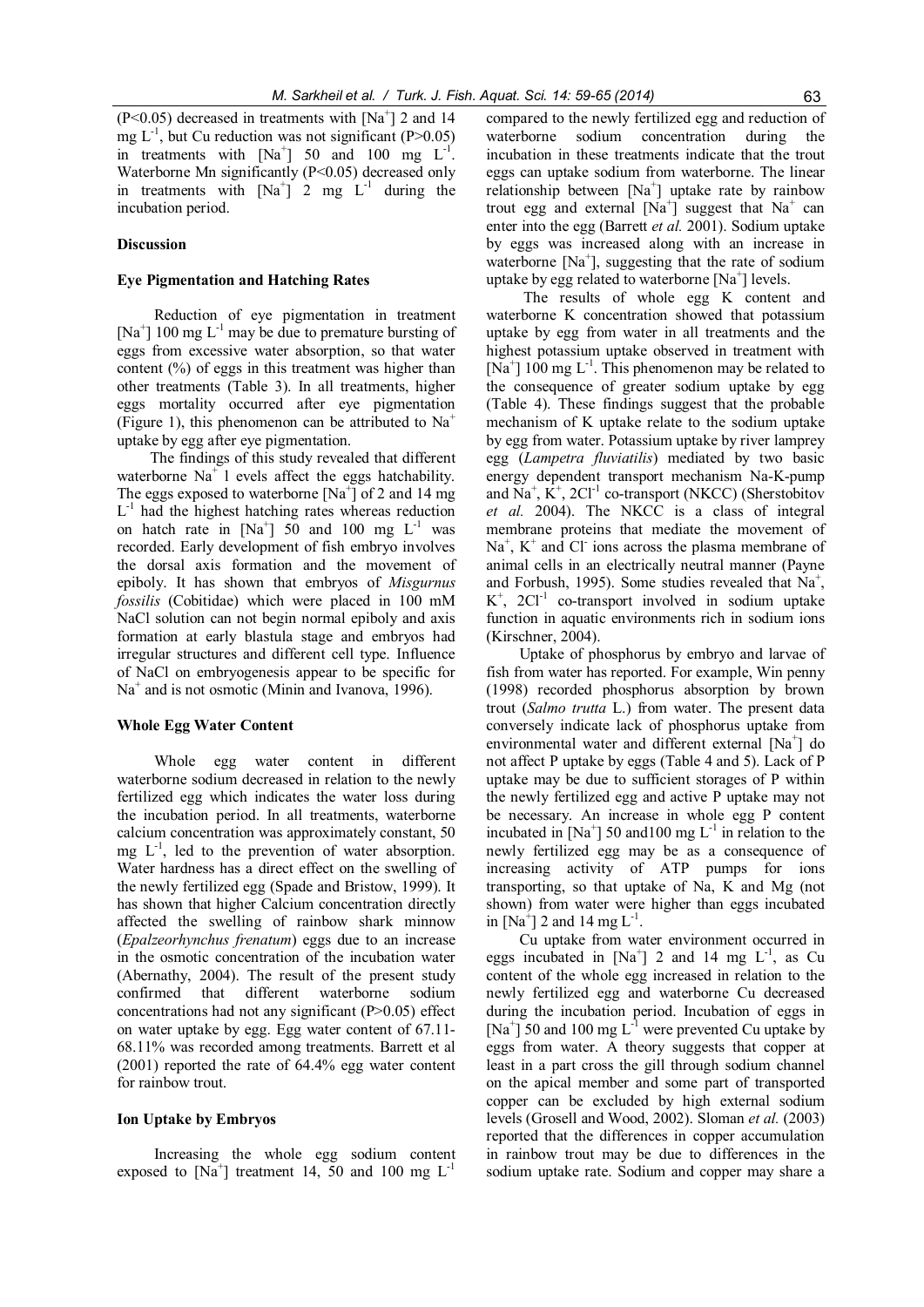common pathway for up-taking through epithelial cells from external medium. Copper absorption via Cu-specific pathway somehow was modulated by the presence of external  $Na<sup>+</sup>$  (Handy *et al.*, 2002). The data of this study suggest that  $Na<sup>+</sup>$  and Cu absorption by egg from the external water probably take place via the same pathway. Lower  $Na<sup>+</sup>$  uptake rate by egg in  $[Na^+]$  2 and 14 mg  $L^{-1}$  can be attributed to  $Na^+$  and Cu competition to entry through the same pathway and higher Cu uptake rate.

The results of whole egg Mn content and waterborne Mn showed that only eggs in treatment with  $[Na^+]$  2 mg  $L^{-1}$  absorbed Mn from the waterborne whereas incubation of eggs in treatments with  $[Na^+]$  14, 50 and 100 mg  $L^{-1}$  prevented Mn uptake from water (Table 4 and 5). Manganese is an acutely toxic at relatively high aqueous concentration and its toxicity is affected by water hardness (Stubblefield et al. 1996). Gonzalez et al (1990) found that manganese uptake by gills of brook charr (Salvelinus fontinalis) inversely correlated with body sodium concentration. Manganese uptake by eggs in [Na<sup>+</sup>] 2 mg  $L^{-1}$  may be due to the lack of sodium uptake from water and less sodium accumulation in whole body egg.

## Conclusion

According to the results of this study, it is recommended that the incubation of rainbow trout eggs in waterborne  $[Na^+]$  from 14 to 100 mg  $L^{-1}$  and  $[Ca^{2+}]$  concentration of 55 mg L<sup>-1</sup> environmentally are useful to reduce accumulation and toxicity of Cu and Mn ions during the rainbow trout embryogenesis. These results also indicated the important role of waterborne  $Na<sup>+</sup>$  levels in the improvement efficiency of rainbow trout egg hatching rate and successful culture of this species in captivity.

#### Acknowledgements

We are grateful to Department of Fisheries and Environmental Sciences (Faculty of Natural Resources, University of Tehran) for financial supporting.

## References

- Abernathy, M.A. 2004. Effect of water hardness on the survival of rainbow sharkminnow (Epalzeorhynchos frenatum) eggs and larvae. Msc Thesis, Gainesville University of Florida. 63 pp.
- Alderdice, D.F. 1988. Osmotic and ionic regulation in teleost eggs and larvae. In: WS, Hoar
- Barrett, K.J., Mc Donald, D.G and O<sup>D</sup>onnell, M.J. 2001. Changes in ion content and transport during development of embryonic rainbow trout. Journal of Fish Biology, 59: 1323-1335. doi: 10.1111/j.1095- 8649.2001.tb00195.x
- Bijveld, M.J.C., Van Der Velden, J.A., Kolar, Z and Flik, G. 1998. Magnesium transport in freshwater teleost.

Journal of Experimental Biology, 201: 1981-1990.

- Depeche, J. and Billard, R. 1994. Embryonic in fish a review. Society France Ichthyology, Paris, 123 pp.
- Randall (Eds.) Fish Physiology. Academic Press, Sandiego, 163-251.
- Geertz Hansenand, P and Ramassen, G. 1994. Influence of ochre and acidification on the survival and hatching of brown trout eggs (Salmo trutta). In: R. Muller and R. Lloyd (Eds.), Chronic Effects of Pollutants on Freshwater Fish, FAO-Fishing New Books, Cambridge, 317 pp.
- Gonzalez, R.J., Grippo, R.S and Dunson, W.A. 1990. The disruption of sodium balance in brook charr, Salvelinus fontinalis (Mitchill), by manganese and iron. Journal of Fish Biology, 37 (5): 765–774. doi: 10.1111/j.1095-8649.1990.tb02540.x
- Grosell, M and Wood, C.M. 2002. Copper uptake across rainbow trout gills: mechanisms of apical entry. Journal of Experimental Biology, 205: 179-188.
- Handy, R.D., Eddy, F.B and Bainesa, H. 2002. Sodiumdependent copper uptake across epithelia: a review of rationale with experimental evidence from gill and intestine. Biochimica et Biophysica Acta, 1566: 104– 115.
- Horng, J.H., Lin, L.Y., Huang, C.J., Katoh, F., Kaneko, T and Hwang, P.P. 2007. Knockdown of V-ATPase subunit A  $(atp6v1a)$  impairs acid secretion and ion balance in zebrafish (Danio rerio). The American Journal of Physiology - Regulatory, Integrative and Comparative Physiology, 292: 2068–2076. doi: 10.1152/ajpregu.00578.2006
- Hwang, P.P., Lee, T.H. and Lin, L.Y. 2011. Ion regulation in fish gills: recent progress in the cellular and molecular mechanisms. The American Journal of Physiology-Regulatory, Integrative and Comparative Physiology, 301: 28–47. doi:10.1152/ajpregu.00047.2011.
- Kaneko, T., Shiraishi, K., Katoh, F., Hasegawa, S and Hiroi, J. 2002. Chloride cells during early life stages of fish and their functional differentiation. Fisheries Science, 68(1): 1-9. doi: 10.1046/j.1444-2906.2002.00382.x
- Ketola, G.H., Longacre, D., Greulich, A., Phetterplace, L and Lashomb, R. 1988. High calcium concentration in water increases mortality of salmon and trout eggs. The Progressive Fish-Culturist, 50: 129-135.
- Kirschner, L.B. 2004. The mechanism of sodium chloride uptake in hyper regulating aquatic animals. Journal of Experimental Biology, 207: 1439–1452. Experimental Biology, 207: doi:10.1242/jeb.00907
- Lee, C.S and Hu, F. 1983. Influence of Ca and Mg ions on the egg survival of grey mullet, Mugil cephalus L. Journal of Fish Biology, 22: 13-20. dio:10.1111/j.1095-8649.1983.tb04721.x
- Lin, Z.H., C.S and Lin, L.Y. 2010. Ammonium-dependent sodium uptake in mitochondrion-rich cells of medaka (Oryzias latipes) larvae. American Journal of Physiology-Cell Physiology, 298: 237–250. doi: 10.1152/ajpcell.00373.2009
- Mackareth, F.J.H., Heron, J and Talling, J.F 1978. Water Analysis: Some Revised Methods for Limnologist. No.36, Freshwater Biological Association, U.K, 119 pp.
- Matsuo, A.Y.O., Playle, R.C., Val, A.L and Wood, C.M 2004. Physiological action of dissolved organic matter in rainbow trout in the presence and absence of copper: sodium uptake kinetics and unidirectional flux rates in hard and soft water. Aquatic Toxicology, 70: